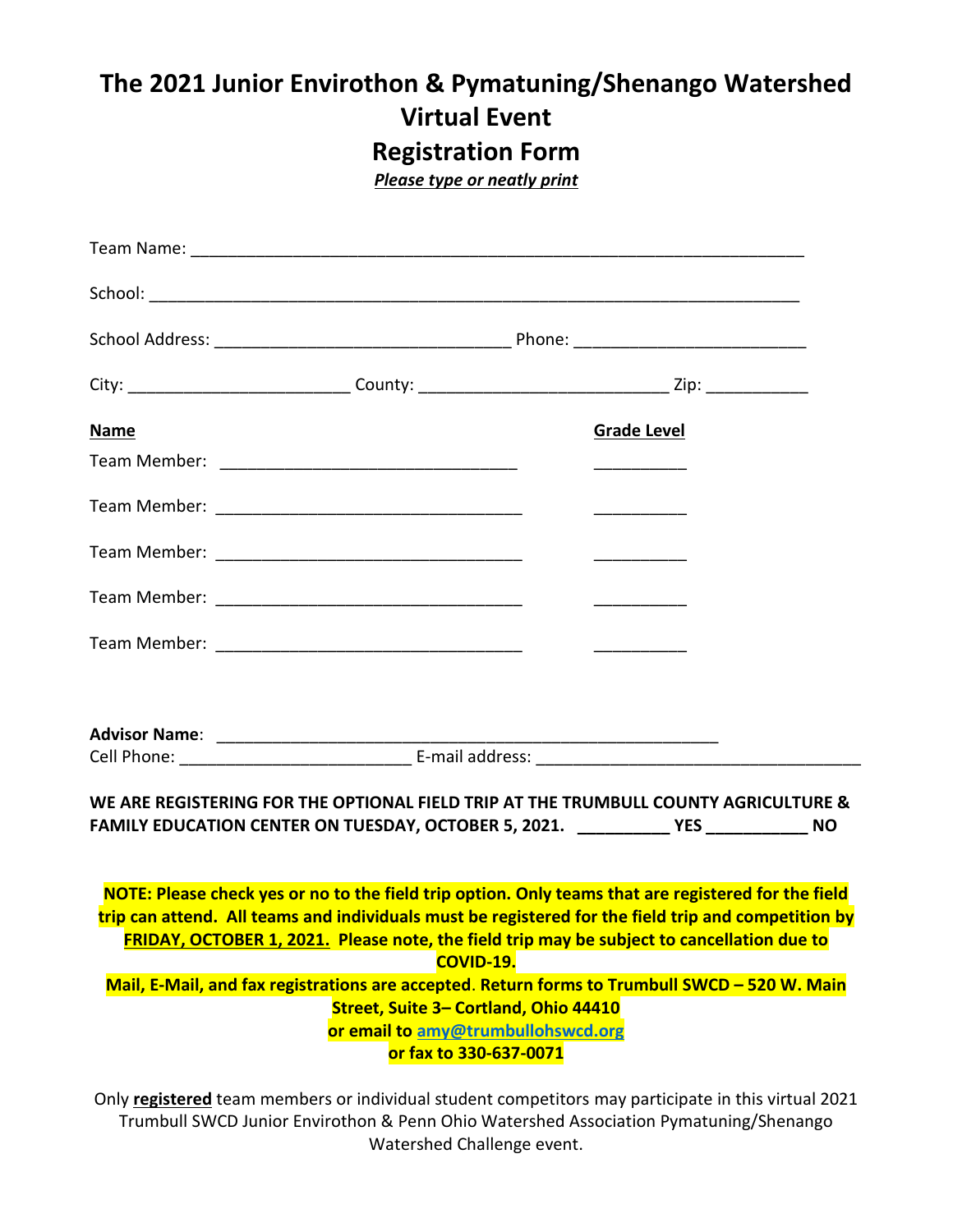## **The 2021 Junior Envirothon & Pymatuning/Shenango Watershed Virtual Event Registration Form** *Please type or neatly print*

|  | <b>Individual Participants Form</b> |                                                              |                                                                                                                                                                                                                                                                                                                 |
|--|-------------------------------------|--------------------------------------------------------------|-----------------------------------------------------------------------------------------------------------------------------------------------------------------------------------------------------------------------------------------------------------------------------------------------------------------|
|  |                                     |                                                              |                                                                                                                                                                                                                                                                                                                 |
|  |                                     |                                                              |                                                                                                                                                                                                                                                                                                                 |
|  |                                     |                                                              |                                                                                                                                                                                                                                                                                                                 |
|  | <b>Name</b>                         |                                                              | <b>Grade Level</b>                                                                                                                                                                                                                                                                                              |
|  |                                     |                                                              |                                                                                                                                                                                                                                                                                                                 |
|  |                                     |                                                              |                                                                                                                                                                                                                                                                                                                 |
|  |                                     |                                                              |                                                                                                                                                                                                                                                                                                                 |
|  |                                     |                                                              |                                                                                                                                                                                                                                                                                                                 |
|  |                                     |                                                              |                                                                                                                                                                                                                                                                                                                 |
|  |                                     |                                                              | WE ARE REGISTERING FOR THE OPTIONAL FIELD TRIP AT THE TRUMBULL COUNTY AGRICULTURE &<br>FAMILY EDUCATION CENTER ON TUESDAY, OCTOBER 5, 2021. ____________YES ____________ NO                                                                                                                                     |
|  |                                     | <b>19.</b>                                                   | NOTE: Please check yes or no to the field trip option. Only teams that are registered for the field<br>trip can attend. All teams and individuals must be registered for the field trip and competition by<br>FRIDAY, OCTOBER 1, 2021. Please note, the field trip may be subject to cancellation due to COVID- |
|  |                                     |                                                              | Mail, E-Mail, and fax registrations are accepted. Return forms to Trumbull SWCD - 520 W. Main                                                                                                                                                                                                                   |
|  |                                     | Street, Suite 3- Cortland, Ohio 44410                        |                                                                                                                                                                                                                                                                                                                 |
|  |                                     | or email to amy@trumbullohswcd.org<br>or fax to 330-637-0071 |                                                                                                                                                                                                                                                                                                                 |
|  |                                     |                                                              |                                                                                                                                                                                                                                                                                                                 |
|  |                                     |                                                              | Only registered team members or individual student competitors may participate in this virtual 2021                                                                                                                                                                                                             |

Trumbull SWCD Junior Envirothon & Penn Ohio Watershed Association Pymatuning/Shenango Watershed Challenge event.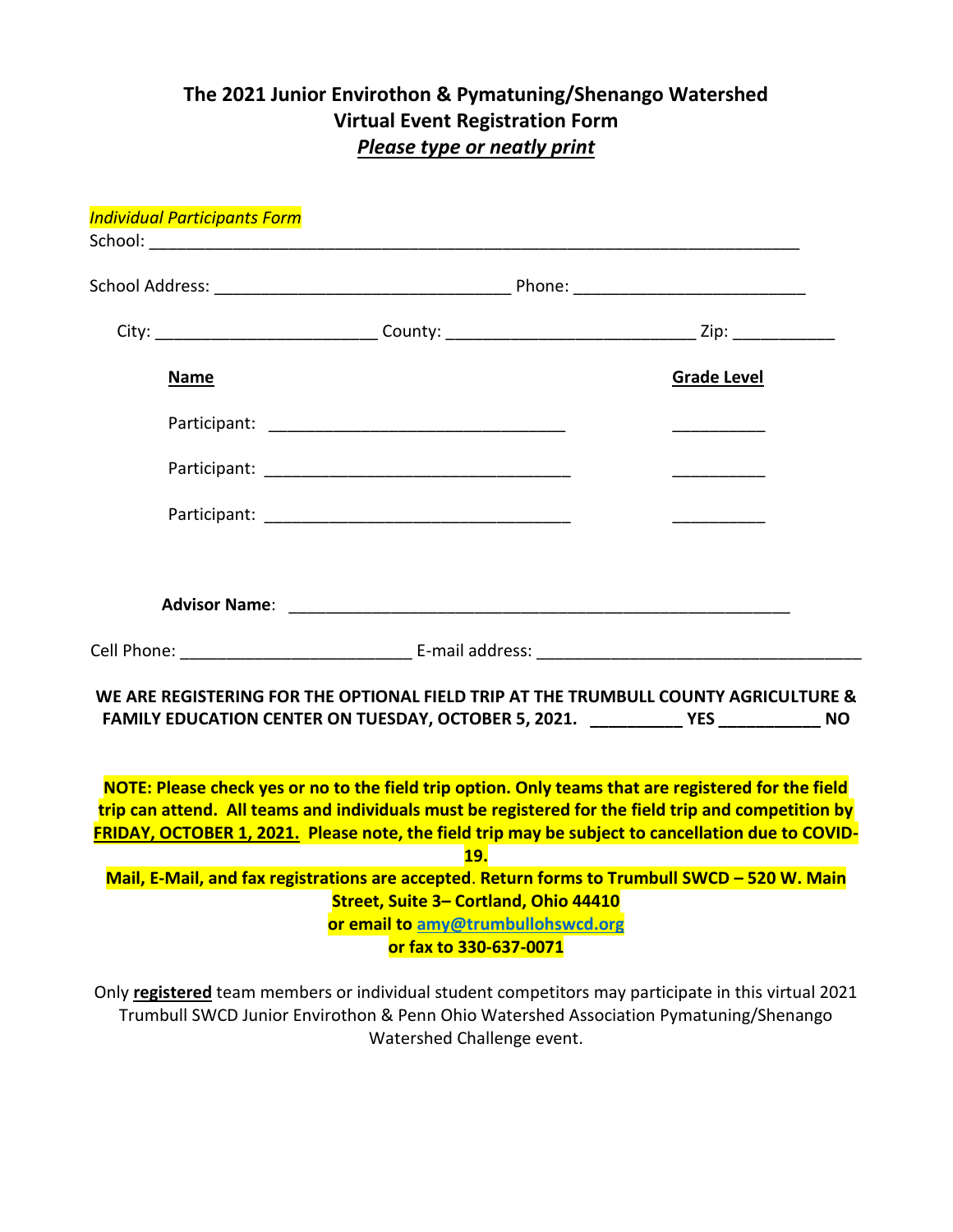## **Trumbull SWCD Junior Envirothon & POWA Pymatuning/Shenango Watershed Challenge Release Form 2021 - VIRTUAL COMPETITION ONLY (NOT ATTENDING THE FIELD TRIP)**

This form is to be completed by each student's parent/guardian and returned to Trumbull SWCD.

Attendee's Full Name (please print) \_\_\_\_\_\_\_\_\_\_\_\_\_\_\_\_\_\_\_\_\_\_\_\_\_\_\_\_\_\_\_\_\_\_\_\_\_\_\_\_\_\_\_\_\_\_\_\_\_\_\_\_\_\_\_\_\_\_\_\_\_

I give my consent to the use of any photographs, videos taken of me by officials of the event or their representatives to be used for promotional and/or editorial purposes only. This consent includes the use of any remarks made during the event, in the evaluation, and/or during any awards distribution to be used in promotional and/or editorial purposes only.

| Signature of Participant |  |
|--------------------------|--|
|                          |  |

| Date |  |  |  |
|------|--|--|--|
|      |  |  |  |

| I, (please print) Later and the contract of the contract of the contract of the contract of the contract of the contract of the contract of the contract of the contract of the contract of the contract of the contract of th | (parent/guardian) give |  |
|--------------------------------------------------------------------------------------------------------------------------------------------------------------------------------------------------------------------------------|------------------------|--|
| permission for my child permission for my child                                                                                                                                                                                | to participate in the  |  |
| Junior Envirothon & Watershed Challenge Virtual event.                                                                                                                                                                         |                        |  |
|                                                                                                                                                                                                                                |                        |  |
| Signature of Parent/Guardian Signature of Parent/Guardian                                                                                                                                                                      | Date                   |  |
|                                                                                                                                                                                                                                |                        |  |
| Relationship to Participant                                                                                                                                                                                                    |                        |  |